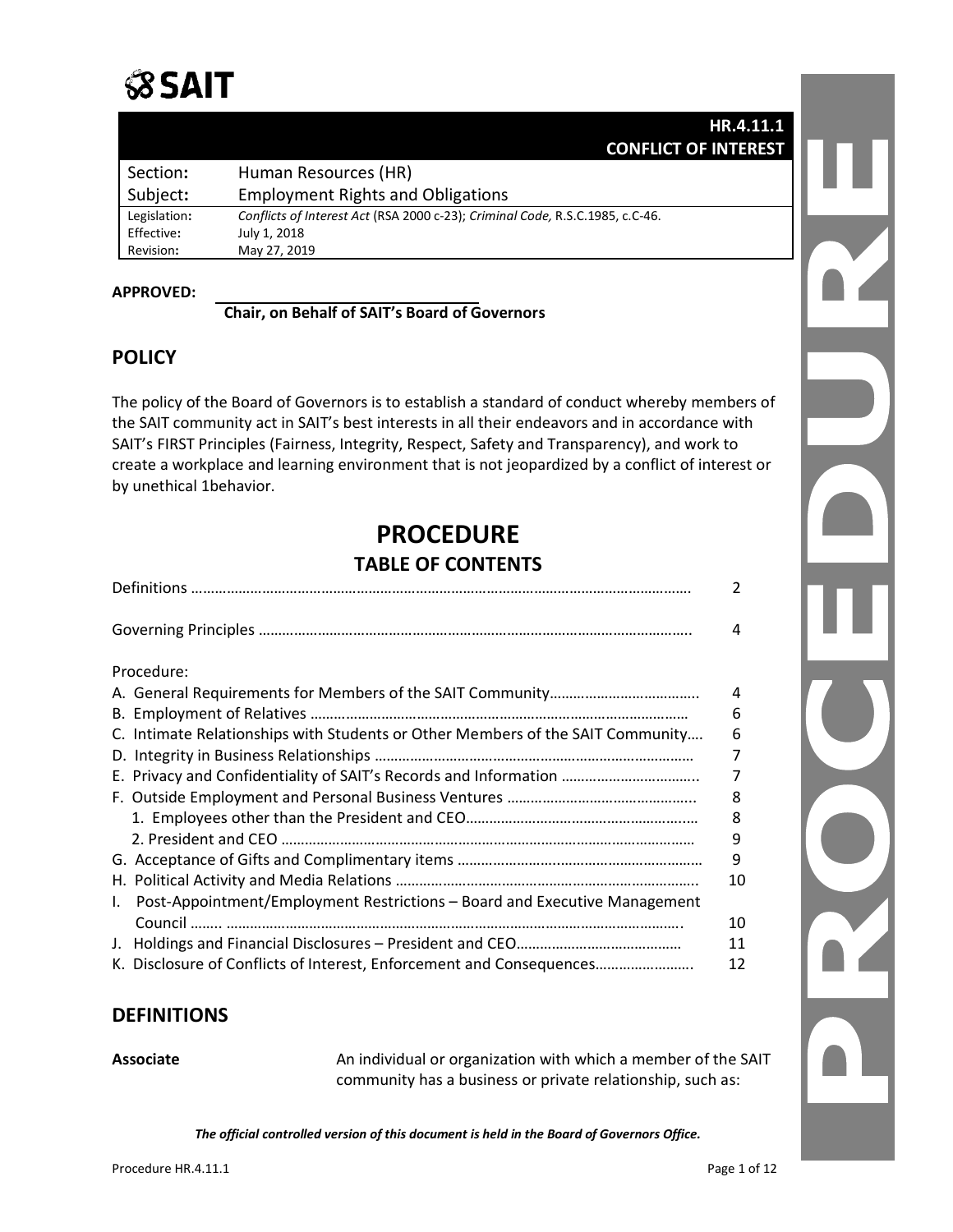# **SSAIT**

|                                                                         | A relative, as defined below                                                                                                                                                                                                                                                                                                                                                                                                                                                    |  |
|-------------------------------------------------------------------------|---------------------------------------------------------------------------------------------------------------------------------------------------------------------------------------------------------------------------------------------------------------------------------------------------------------------------------------------------------------------------------------------------------------------------------------------------------------------------------|--|
|                                                                         | A corporation of which the member of the SAIT community<br>is a director or senior officer                                                                                                                                                                                                                                                                                                                                                                                      |  |
|                                                                         | A private corporation that the member of the SAIT<br>community either owns or is the beneficial owner of that<br>corporation's shares                                                                                                                                                                                                                                                                                                                                           |  |
|                                                                         | A partnership in which the member of the SAIT community<br>is a partner, or of which one of the partners is a corporation<br>directly associated with the member as described above                                                                                                                                                                                                                                                                                             |  |
|                                                                         | An organization acting with the member of the SAIT<br>community's express or implied consent                                                                                                                                                                                                                                                                                                                                                                                    |  |
| <b>Client</b>                                                           | Any body (including corporate, government, association or<br>volunteer organization) to which SAIT has offered or is prepared<br>to offer or reasonably may offer a product or service.                                                                                                                                                                                                                                                                                         |  |
| <b>Conflict of interest</b>                                             | A situation in which a member of the SAIT community has a<br>private interest sufficient to influence, to appear to influence, or<br>to potentially influence the objective exercise of that<br>individual's duties in SAIT's best interests, or a situation in<br>which that individual directly or indirectly competes with or aids<br>another to compete with SAIT or to engage in a business or<br>practice contrary to SAIT's interests, goals, objectives or<br>business. |  |
| <b>Conflict of Interest</b><br><b>Review Committee</b><br>("Committee") | The SAIT committee that reviews and acts upon disclosures<br>and allegations of conflicts of interest.                                                                                                                                                                                                                                                                                                                                                                          |  |
| <b>Employee</b>                                                         | A person employed on SAIT's payroll, whether paid by annual<br>salary or hourly wage. This includes SAIT's President and CEO.                                                                                                                                                                                                                                                                                                                                                   |  |
| <b>Executive Management</b><br>Council                                  | SAIT's senior leadership team.                                                                                                                                                                                                                                                                                                                                                                                                                                                  |  |
| <b>Favouritism</b>                                                      | The more favourable treatment of one individual at the expense<br>or to the detriment of another for reasons other than those<br>based on work-related skills or other objective and relevant<br>qualifications.                                                                                                                                                                                                                                                                |  |
| Governor                                                                | A member of SAIT's Board of Governors.                                                                                                                                                                                                                                                                                                                                                                                                                                          |  |
| Independent contractor                                                  | An individual contracted by SAIT under the individual's own<br>company name and paid through the Finance department.                                                                                                                                                                                                                                                                                                                                                            |  |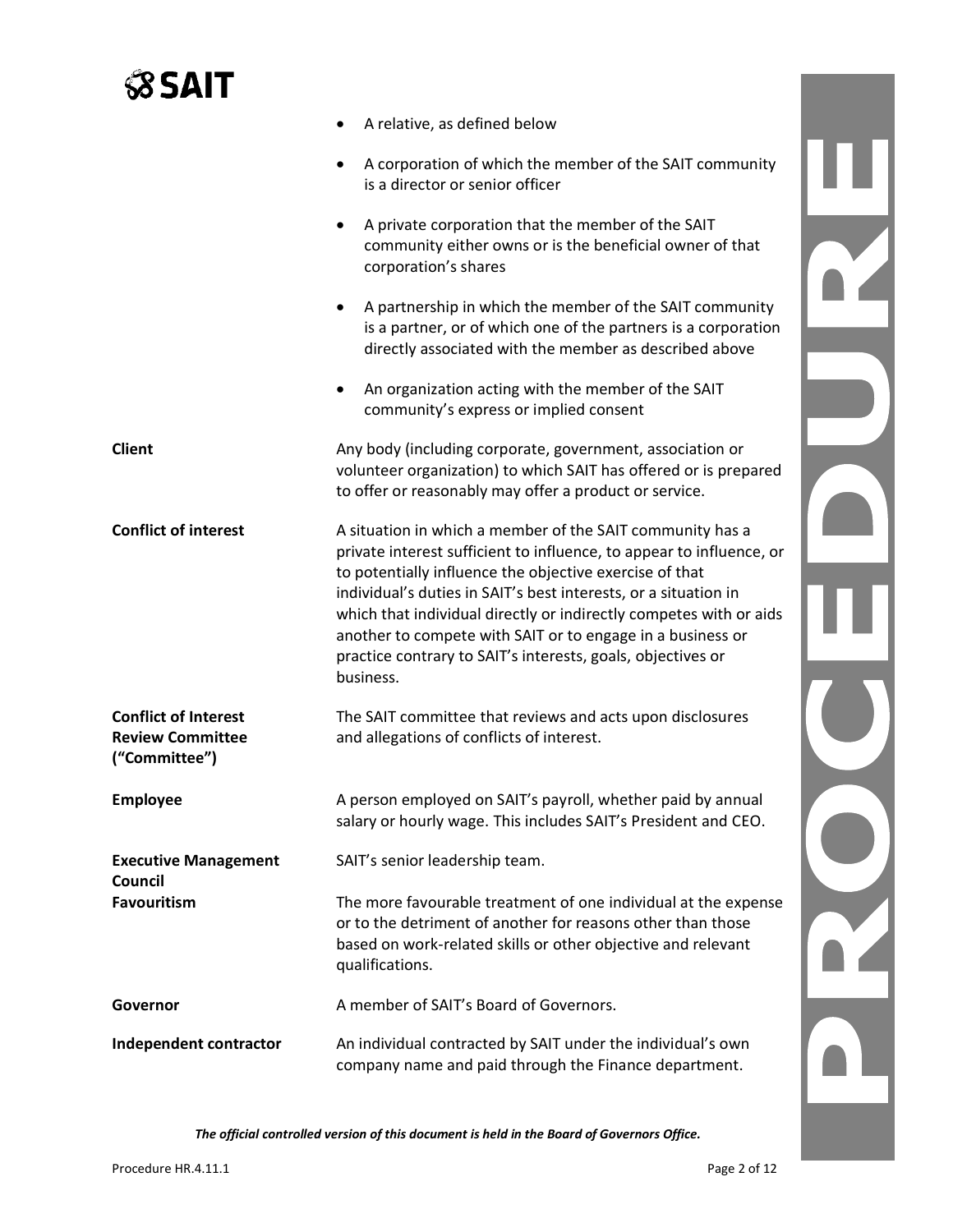

| Intimate relationships                       | Relationships of an intimate nature developed and maintained<br>within the workplace and learning environment, and which may<br>include intimate conduct or conduct of a sexual nature.                                                                                                                                                                                                                                              |
|----------------------------------------------|--------------------------------------------------------------------------------------------------------------------------------------------------------------------------------------------------------------------------------------------------------------------------------------------------------------------------------------------------------------------------------------------------------------------------------------|
| <b>Personal business venture</b>             | Any business activity, provision of services, employment<br>services, consultation or any related activity (regardless of<br>whether or not remuneration is paid) that a member of the SAIT<br>community conducts or carries out individually, through a<br>proprietorship, body corporate, partnership, association or<br>otherwise, and that is not part of that individual's employment<br>mandate or responsibilities with SAIT. |
| <b>Private interest</b>                      | An individual's self-interest (for example, achieving a financial<br>profit or avoiding loss, gaining a special advantage, or avoiding a<br>disadvantage); the interests of an individual's relatives,<br>associates, or business partners; or the interests of another<br>organization in which the individual holds a voluntary or a paid<br>position.                                                                             |
| <b>Relative</b>                              | A person to whom a member of the SAIT community is related<br>by blood or marriage. It includes a husband, wife, child, parent,<br>sibling (including a foster or a step parent, child or sibling),<br>parent-in-law, brother-in-law, sister-in-law, son-in-law,<br>daughter-in-law, grandparent, grandchild, niece or nephew. It<br>also includes a common law spouse and adult interdependent<br>partner (as defined by law).      |
| <b>SAIT community</b>                        | SAIT's governors, employees and independent contractors.                                                                                                                                                                                                                                                                                                                                                                             |
| <b>Student</b>                               | A person currently enrolled in a SAIT program or course.                                                                                                                                                                                                                                                                                                                                                                             |
| <b>Workplace and learning</b><br>environment | Any physical or electronic environment where SAIT-related<br>activities take place or where SAIT conducts business.                                                                                                                                                                                                                                                                                                                  |

# **GOVERNING PRINCIPLES**

- 1. This policy and procedure apply to all members of the SAIT community as defined above. All provisions of this procedure come into immediate force on July 1, 2018 for the SAIT community, including Executive Management Council, the President and CEO, and the chair, SAIT Board of Governors, unless otherwise specifically stated in the procedure.
- 2. Members of the SAIT community must conduct themselves in accordance with legislation, with SAIT's FIRST Principles (Fairness, Integrity, Respect, Safety and Transparency), and with SAIT's policies and procedures.
- 3. Members of the SAIT community shall not place themselves in a conflict of interest as described in this procedure. A conflict of interest may be:

*The official controlled version of this document is held in the Board of Governors Office.*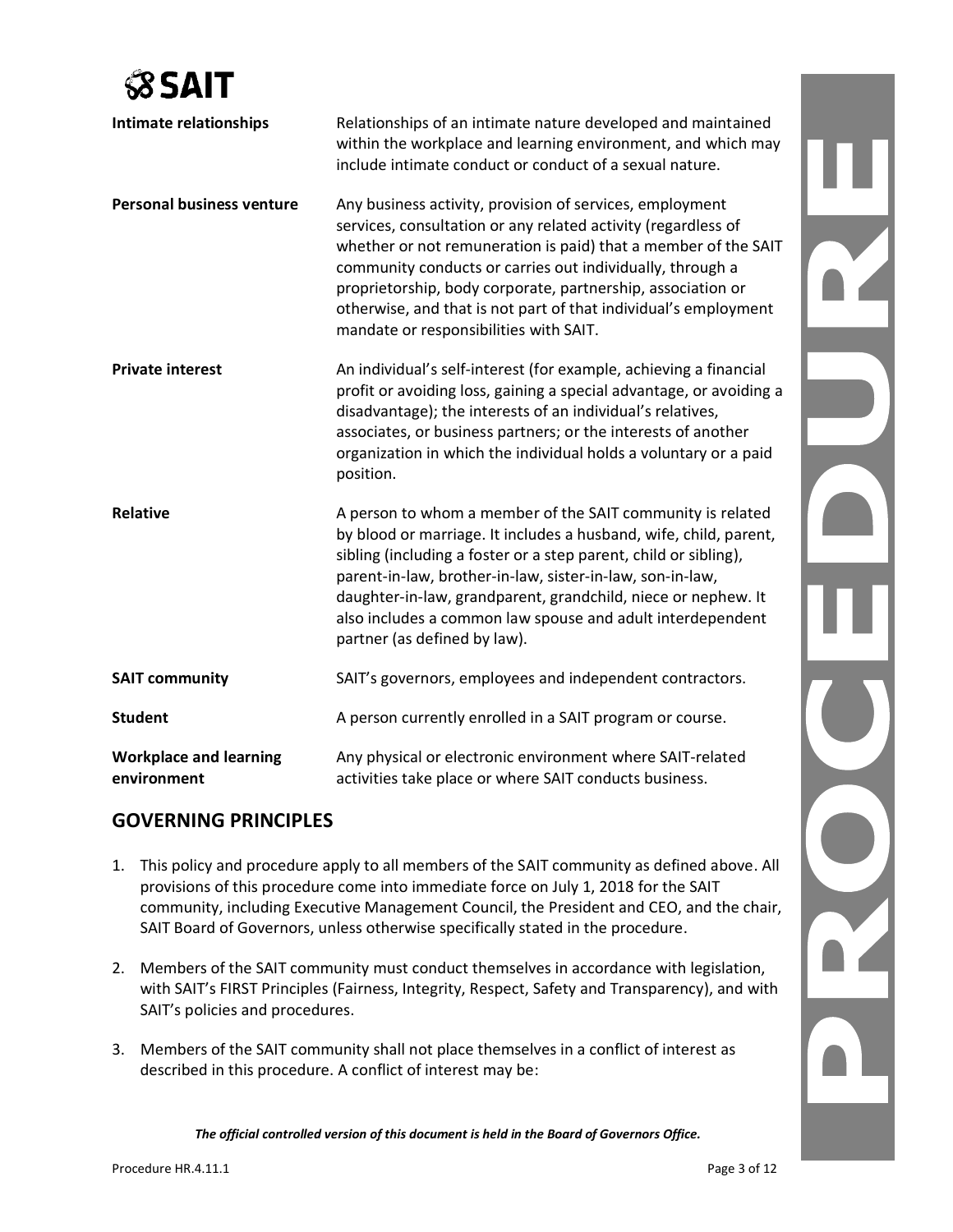

- a) Actual, where a member of the SAIT community's official duties are influenced by that individual's private interests.
- b) Apparent or perceived, where a member of the SAIT community's official duties appear on a reasonable basis to be influenced by that individual's private interests.
- c) Potential, where a member of the SAIT community's official duties may be influenced in the future by that individual's private interests.
- 4. Employees and independent contractors who are unsure if a particular situation puts them in a conflict of interest or who require clarification about SAIT's standards and expectations of conduct should contact their supervisor or the Employee Services Department.
- 5. SAIT's President and CEO or designate is responsible for administering this policy and procedure.
- 6. This policy and procedure are subject to the review and revision provisions applicable to all SAIT policies and procedures, as set out in procedure AD.1.3.1 SAIT Procedures.

### **PROCEDURE**

- **A. General Requirements for Members of the SAIT Community**
	- 1. Members of the SAIT community shall:
		- a) Ensure that information they give in the course of their duties is fair and not misleading.
		- b) Act impartially at all times in carrying out their duties.
		- c) Use SAIT property and assets only for SAIT business. See procedures FM.1.1.2 SAIT Facilities, Tools, Equipment and Workspace and AC.2.11.1 Intellectual Property for further information.
		- d) In the case of employees and independent contractors:
			- i) Immediately disclosure to their supervisor/manager if they have been charged with a criminal offence.
			- ii) Annually confirm through Employee Services' processes that they have access to this policy and procedure, have reviewed and understand the contents of this policy and procedure, and have complied with and will continue to comply with this policy and procedure.
	- 2. Members of the SAIT community shall not:
		- a) Place themselves in any way in a position where their judgment and/or impartiality may reasonably be questioned.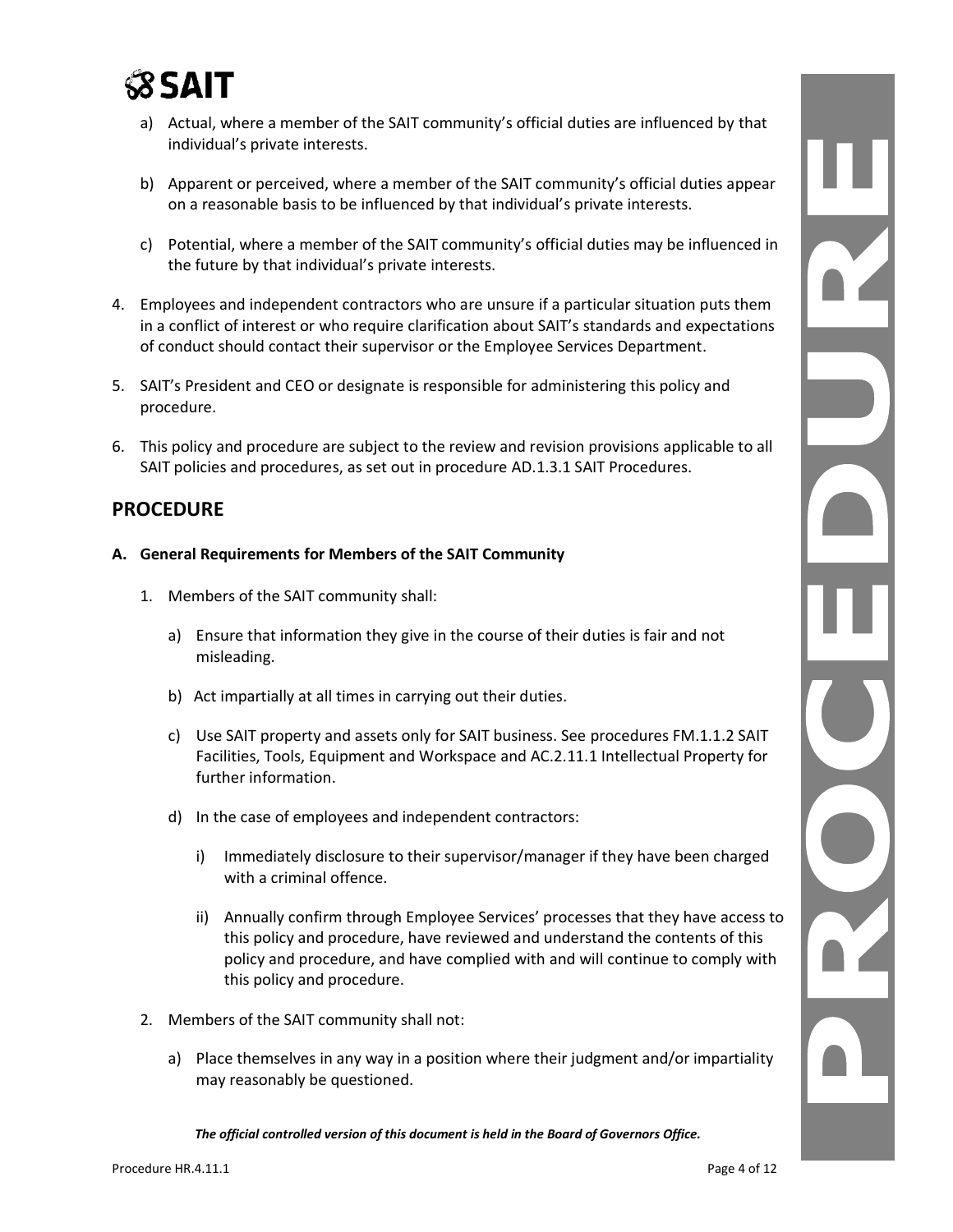

- b) Solicit or accept some form of benefit in return for influencing SAIT activities or promoting someone else's interests at SAIT.
- c) Use their position or powers at SAIT to influence or to seek to influence a decision to provide funding or contracts to a relative or associate, or to go outside normal hiring processes to give a job to a friend, relative or associate.
- d) Use property or information to which they have access to at SAIT and/or to which others would not have access, for their private benefit or for the benefit of others.
- e) Use their position or powers at SAIT to benefit or support their personal business ventures or those of a relative or associate, regardless of whether or not this adversely affects SAIT.
- f) Participate in outside employment or personal business ventures where that outside activity conflicts with SAIT's interests. Refer to section F of this procedure for further information.
- g) Take part in a decision in the course of carrying on their office or powers knowing that the decision might further their private interests or the private interests of a relative or associate.
- h) Use their office or powers to influence or seek to influence a decision made by SAIT in order to further their private interest or the private interest of a relative or associate, or to improperly further any other person's private interest.

#### **B. Employment of Relatives**

- 1. A member of the SAIT's community's relative is restricted from working at SAIT where the member of the SAIT community has or may have the opportunity to exercise favoritism towards that relative, whether in employment or business matters.
- 2. A member of the SAIT community may not:
	- a) Directly or indirectly supervise that member's relative where there may be an opportunity to exercise favoritism. This includes supervision involving or having the opportunity to influence the assignment of work or working hours, performance plan documentation, evaluation of performance, determination of salary increments, promotions, or corrective action.
	- b) Participate in employment or business decisions where that individual may have the opportunity to exercise favoritism towards the relative.
- 3. SAIT has the discretion to transfer the relative to a situation where the opportunity for favoritism will not arise. If SAIT cannot offer alternative employment, SAIT has the discretion to require one or more of the individuals involved in the relationship to resign.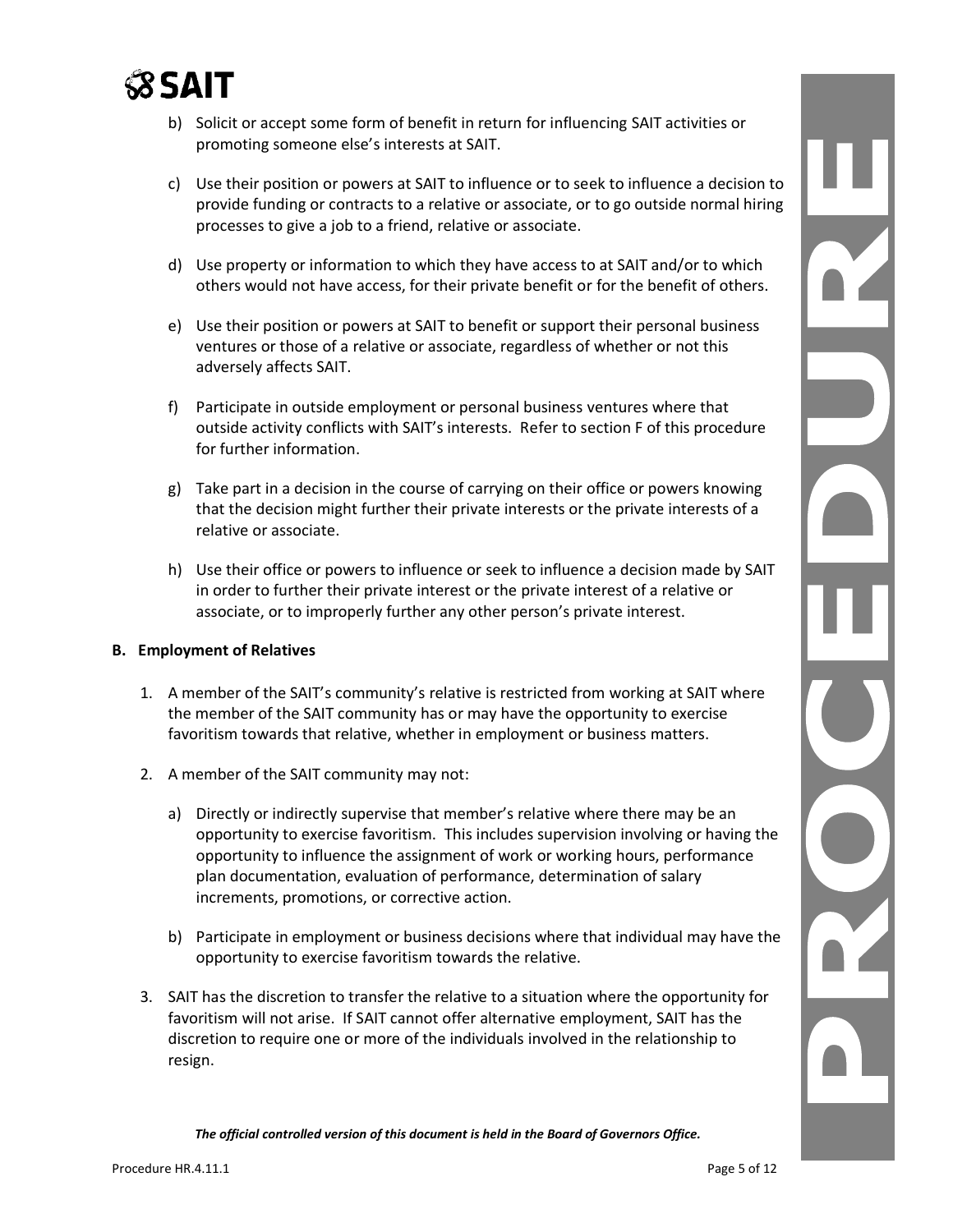

#### **C. Intimate Relationships with Students or Other Members of the SAIT Community**

- 1. Members of the SAIT community shall not engage in intimate conduct or sexual conduct with:
	- a) Any student over whom they have influence or could be perceived to have influence, regardless of the student's consent or age. Because of possible criminal law implications, such intimate relationships are explicitly prohibited in all cases where the student is under the age of 18 years.
	- b) Other members of the SAIT community, where their position of trust, power or authority could be abused, whether actual or perceived.
- 2. SAIT has the discretion to transfer one or more of the individuals involved in such a relationship. If SAIT cannot offer alternative employment, SAIT has the discretion to require one or more of those individuals to resign.

#### **D. Integrity in Business Relationships**

- 1. Members of the SAIT community shall uphold and enhance SAIT's reputation and standing by:
	- a) Maintaining a high standard of integrity in all their business relationships, such that their honesty, impartiality and propriety are clearly evident and cannot reasonably be questioned.
	- b) Fostering the highest possible standard of professional competence both personally and for those to whom they are responsible.
	- c) Using resources in the most effective and efficient possible manner to achieve SAIT's vision and mandate.
	- d) Adhering to proper business practices at all times and reporting improper practices when detected to the Conflict of Interest Review Committee ("the Committee"), using the Conflict of Interest Disclosure Form set out as Schedule A, an Associated Document to this procedure.
- 2. Members of the SAIT community shall not uphold any business arrangement with a supplier which might in the long term prevent the operation of fair and open competition.

#### **E. Privacy and Confidentiality of SAIT's Records and Information**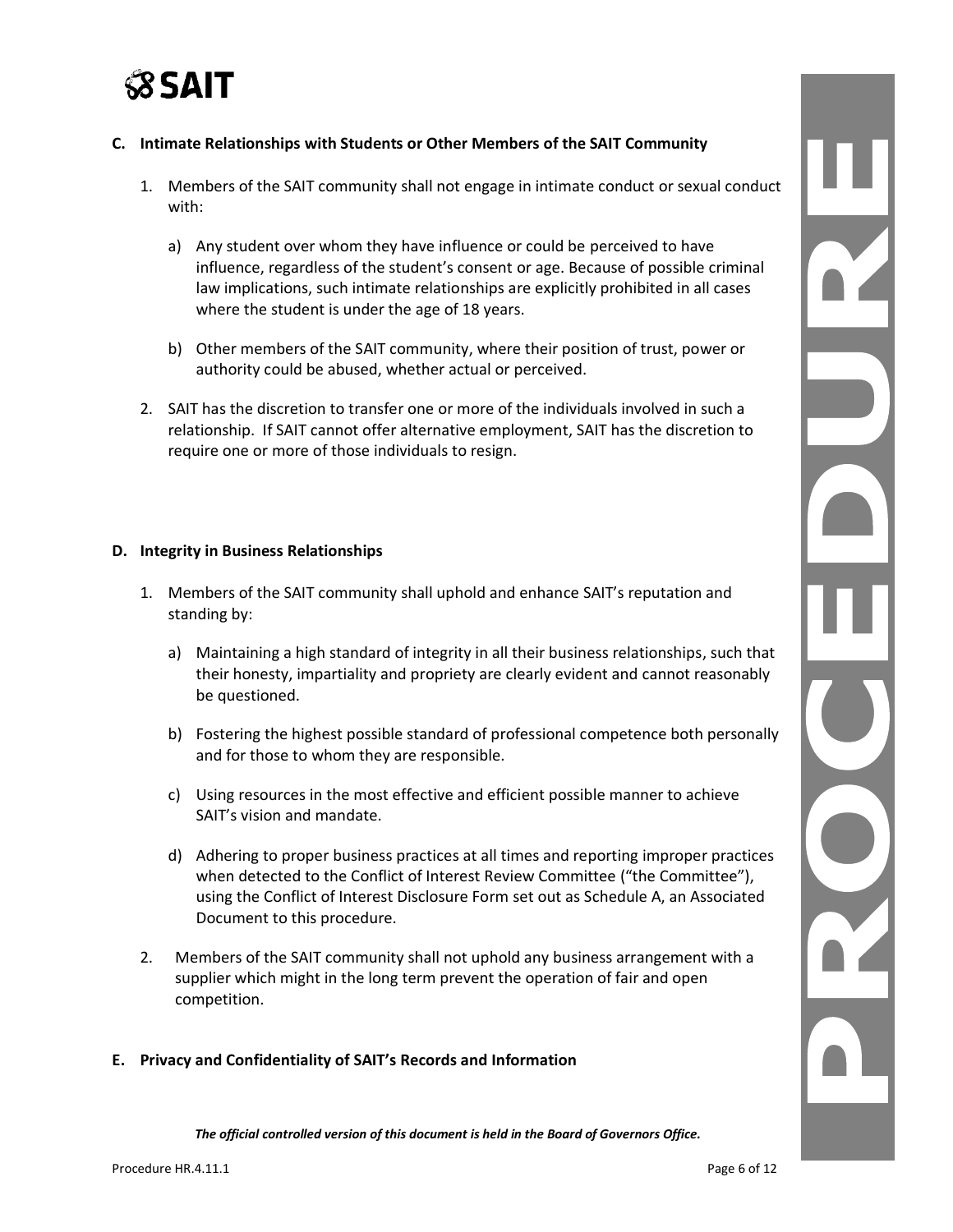

- 1. Members of the SAIT community may access and/or use SAIT's records and information only for the intended purpose of those records and information. They shall not access or use SAIT records or information for their private benefit, for the private benefit of any relative or associate, or for any private business venture. Refer to procedures AD.3.2.1 Records Management, AD.3.3.1 Data Governance, and AD.2.14.1 Acceptable Use of Computing and Information Technology Resources for further information.
- 2. Members of the SAIT community must:
	- a) Respect and maintain the confidentiality, integrity and security of personal information they access or use in the course of their employment or association with SAIT.
	- b) Not disclose such personal information except where and as authorized by legislation.
	- c) Report any actual or suspected misuse of personal information to their supervisor/manager, SAIT's Privacy Coordinator, or Employee Services. Refer to policy AD.1.1 [SAIT's Compliance with Freedom of Information and Protection of](https://www.sait.ca/assets/documents/about-sait/policies-and-procedures/administration/ad-1-1-compliance-with-freedom-of-information-and-protection-of-privacy-act.pdf)  [Privacy Act](https://www.sait.ca/assets/documents/about-sait/policies-and-procedures/administration/ad-1-1-compliance-with-freedom-of-information-and-protection-of-privacy-act.pdf) and its associated procedures.

#### **F. Outside Employment and Personal Business Ventures**

- 1. Employees other than the President and CEO:
	- a) This procedure does not restrict employees from:
		- i) Performing similar concurrent outside work for other persons (other than during their hours of work for SAIT unless authorized in writing by the applicable vice president), and/or
		- ii) Conducting personal business ventures (other than during their hours of work for SAIT unless authorized in writing by the applicable vice president),

 except in regard to a possible conflict of Interest as described in this procedure or as specifically stated in any applicable agreement with SAIT.

- b) If a conflict of interest appears to exist in relation to concurrent outside work or a personal business venture, the employee must immediately cease engaging in that work or venture until the Committee has reviewed and decided the issue, as per paragraph F.1.e) of this procedure.
- c) An employee shall not offer or contract to provide individually, on behalf of or as part of another corporation, organization or group, those products or services to a SAIT client or potential SAIT client that SAIT could otherwise reasonably provide, without the written approval of the applicable dean, director or vice president.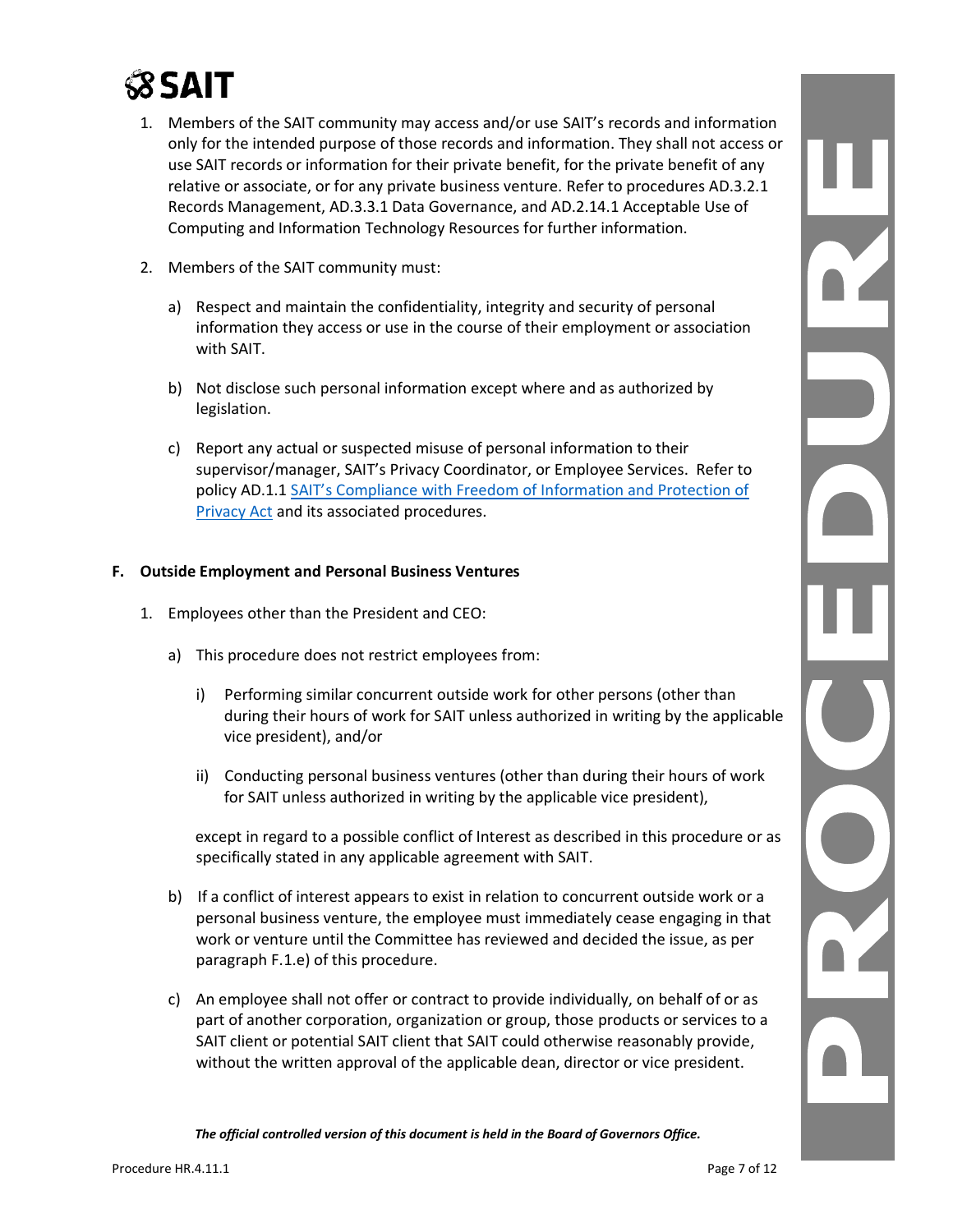# *<b>SSAIT*

- d) An employee who engages or who wishes to engage in concurrent outside employment or in a personal business venture, where that employment or venture directly or indirectly involves services, operations or businesses similar to those that SAIT carries or will carry out, must complete the Conflict of Interest Disclosure Form set out as Schedule A, an Associated Document to this procedure, and submit this form to the Committee.
- e) The Committee shall review and determine if a conflict of interest exists, within 30 business days of receiving the application. The Committee shall advise the employee and Employee Services of its decision. The employee has the right to appeal this decision as per paragraph K.1.e.iv) of this procedure.
- f) SAIT will review and evaluate with the employee the impact of that concurrent employment or personal business venture on SAIT and the employee's work, through the annual performance, planning and review process.
- g) SAIT employees shall not allow the performance of their official duties to be influenced by offers of future employment or the anticipation of offers of future employment.

#### 2. President and CEO:

- a) SAIT's President and CEO may not participate in any outside appointment, business, undertaking, employment or self-employment unless the President and CEO:
	- i) Applies to and receives written approval from the Province of Alberta's ethics commissioner to do so.
	- ii) Complies with the conditions, if any, that the ethics commissioner has included in the approval.
- b) This provision comes into force for the current President and CEO either on December 15, 2019 or when the President and CEO's contract or appointment is renewed or extended, whichever comes first.

#### **G. Acceptance of Gifts and Complimentary Items**

- 1. SAIT values and will protect its integrity and autonomy. SAIT does not accept gifts or complimentary items when a condition of such acceptance would compromise SAIT's FIRST Principles.
- 2. Members of the SAIT community may not accept fees, gifts or other benefits that are connected directly or indirectly with the performance of their duties from any individual, organization or corporation, other than: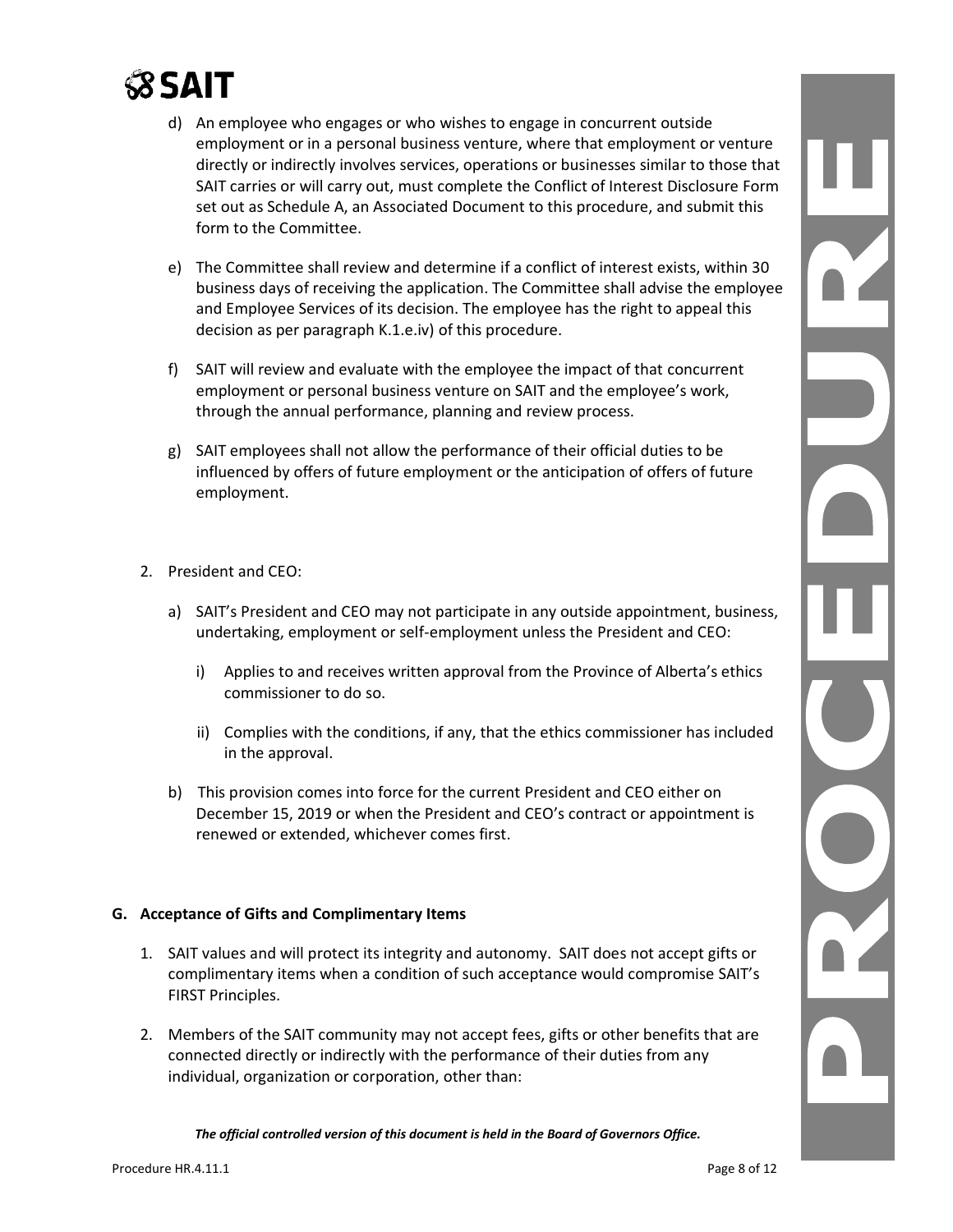

- a) The normal exchange of hospitality between persons or organizations doing business together.
- b) Tokens and gifts exchanged as part of protocol.
- c) The coverage of travel and registration costs for members of the SAIT community participating in public functions, awards, speeches, lectures, presentations, or seminars.
- 3. The above-mentioned gifts should not include cash, gift cards or cheques.
- 4. The value of gifts that a member of the SAIT community receives during one fiscal year should not exceed:
	- a) From donors, a value of \$1,000 per gift for members of Executive Management Council, or \$500 per gift for associate vice Presidents/deans/directors, or \$250 per gift for all other employees, with a maximum total value of \$2,000 from a single source.
	- b) From suppliers, a value of \$500 per gift for members of Executive Management Council, or \$250 per gift for all other employees, with a maximum total value of \$500 from a single source.
- 5. Members of the SAIT community are responsible for tracking the value of gifts that they receive and for providing this information to the Committee upon request.

#### **H. Political Activity and Media Relations**

- 1. Members of the SAIT community who wish to engage in political activities are governed by procedure HR.3.2.1 Public Service Leave and policy ER.5.1 Political Contributions.
- 2. Members of the SAIT community are governed by procedure ER.1.1.1 Communication Guidelines – External and by procedure ER.1.2.1 Social Media Use.

#### **I. Post-Appointment/Employment Restrictions – Governors and Executive Management Council**

- 1. There must be no conflict between:
	- a) A governor's responsibilities to SAIT and that individual's post-appointment activities.
	- b) A member of Executive Management Council's responsibilities to SAIT and that individual's post-employment activities.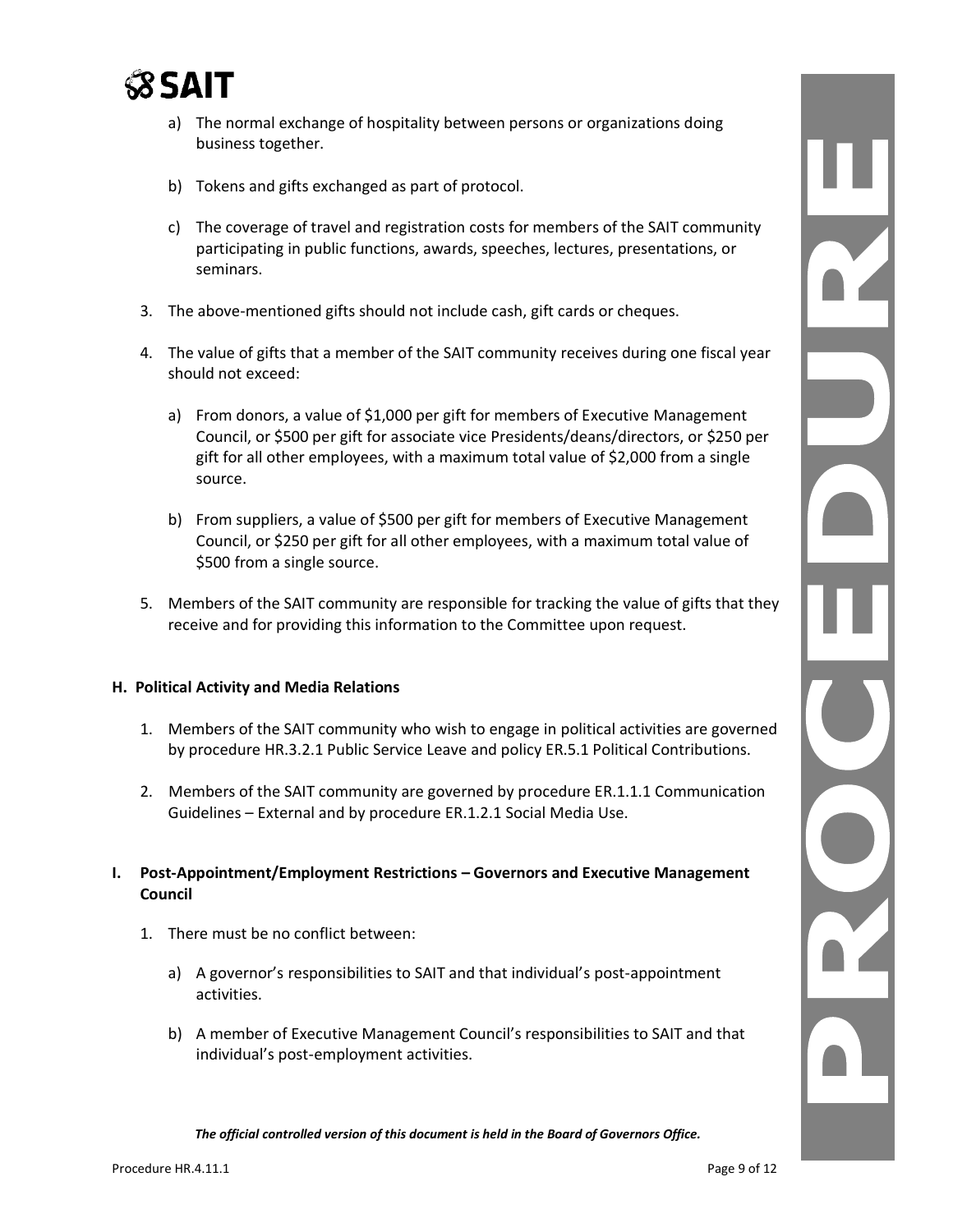

- 2. Once a governor or a member of Executive Management Council leaves SAIT, that individual shall not disclose confidential information that the individual became aware of while a board member or a SAIT employee.
- 3. Former governors and former members of Executive Management Council shall not, within a period of 12 months after leaving SAIT, accept contracts or employment with, or appointments to, an entity with which they had direct and significant official dealings during the 12 months immediately before leaving SAIT.
- 4. The President and CEO is subject, as per the provisions of s.23.937 of the *Conflicts of Interest Act*, to additional 12-month post-employment/appointment restrictions on:
	- a) Lobbying.
	- b) Acting on a commercial basis in relation to any ongoing matter in which the President and CEO had directly acted for or had advised SAIT.
	- c) Making representations with respect to a contract with or a benefit from SAIT.
	- d) Soliciting or accepting on the President and CEO's own behalf a contract or benefit from SAIT.
	- e) Accepting employment with an individual, organization, board of directors or equivalent organizational body with which the President and CEO had a direct and significant official dealing.

This provision comes into force for the current President and CEO either on April 4, 2020, or when the President and CEO's contract or appointment is renewed or extended, whichever comes first.

#### J. **Holdings and Financial Disclosures – President and CEO**

- 1. As per the provisions of s.23.93 of the *Conflicts of Interest Act*, the President and CEO may not own or have a beneficial interest in publicly-traded securities, subject to the exceptions and requirements set out in that legislation. This provision comes into force for the current President and CEO either on April 4, 2020 or when the President and CEO's contract or appointment is renewed or extended, whichever comes first.
- 2. As per the provisions of s.23.931 of the *Conflicts of Interest Act*, the President and CEO shall file with the ethics commissioner a financial disclosure of the assets, liabilities, investments, holdings and other interests of the President and CEO and of any corporation that the President and CEO controls. This provision comes into force for the current President and CEO either on April 4, 2020 or when the President and CEO's contract or appointment is renewed or extended, whichever comes first.
- 3. As per the provisions of s.23.932 of the *Conflicts of Interest Act*, the President and CEO shall file with the ethics commissioner a financial disclosure of the assets, liabilities, investments, holdings and other interests of the President and CEO's spouse or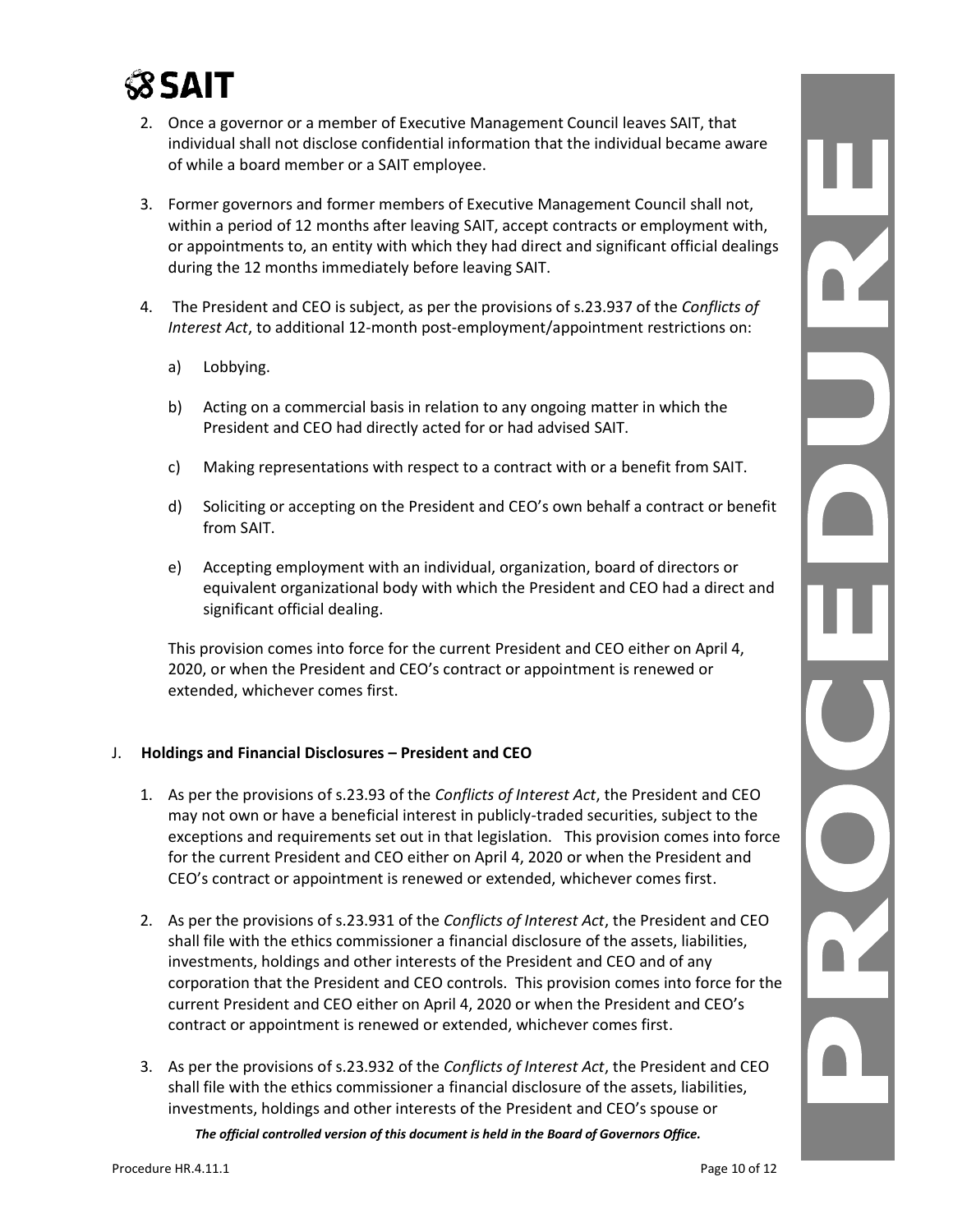

interdependent partner, minor children, and any corporation that the spouse or adult interdependent partner controls. This provision comes into force for the current President and CEO either on April 4, 2020 or when the President and CEO's contract or appointment is renewed or extended, whichever comes first.

#### **K. Disclosure of Conflicts of Interest, Enforcement and Consequences**

- 1. Employees and independent contractors:
	- a) Employees and independent contractors shall immediately disclose to their supervisor/manager, using the Conflict of Interest Disclosure form set out as Schedule A, an Associated Document to this procedure, if they are:
		- i) In an actual, apparent or perceived, or potential conflict of interest as defined and discussed in this procedure; and/or
		- ii) In a situation that could reasonably be construed as competing with or contrary to SAIT's goals, objectives, business or interests.
	- b) Employees and independent contractors shall report any behaviours or practices they observe or are aware of that appear to breach this procedure to the Committee, using the Conflict of Interest Disclosure Form set out as Schedule A, an Associated Document to this procedure..
	- c) A member of the SAIT community who receives a Conflict of Interest Disclosure shall refer the matter to the Committee.
	- d) The Committee shall review the matter and advise the person against who the allegation has been made, the person who has made the allegation, and Employee Services of the outcome of the review, within 30 business days of becoming aware of the alleged breach.
	- e) The person who is alleged to have committed the breach has the right to:
		- i) Be made aware of the allegations and of who has made those allegations.
		- ii) Be accompanied by a supporter in any interview.
		- iii) Respond to those allegations.
		- iv) Appeal the outcome of the review to Executive Management Council, or in the case of a member of Executive Management Council who has been found to have breached this procedure, to the Chair of the Audit Committee, SAIT's Board of Governors. The decision of Executive Management Council or the Chair of the Audit Committee is final and binding.
	- f) An employee or independent contractor who has been found to have breached this procedure shall be subject to measures as SAIT determines to be appropriate, including but not limited to: